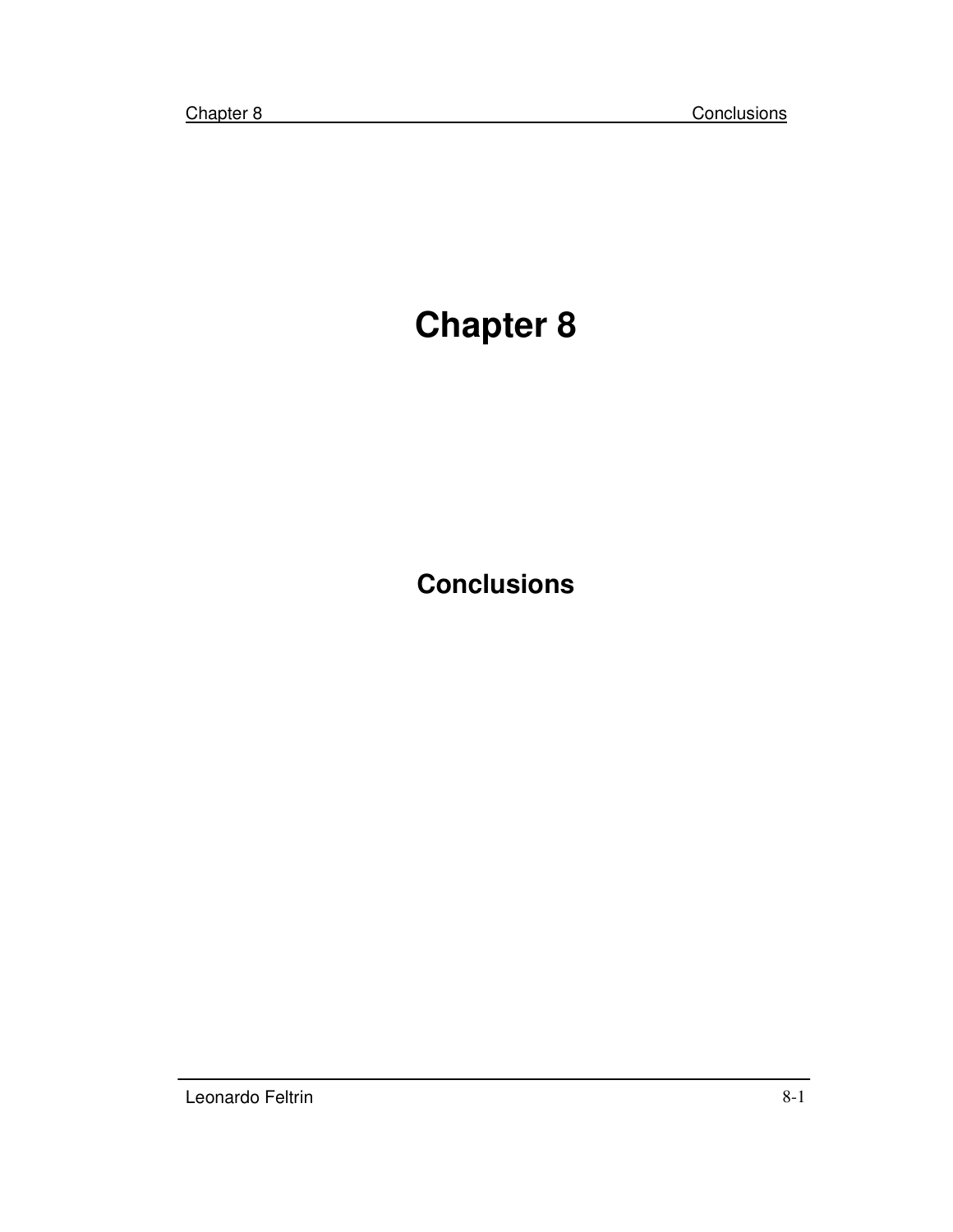### **Acknowledgement of Contributions**

N.H.S. Oliver – normal supervisory contributions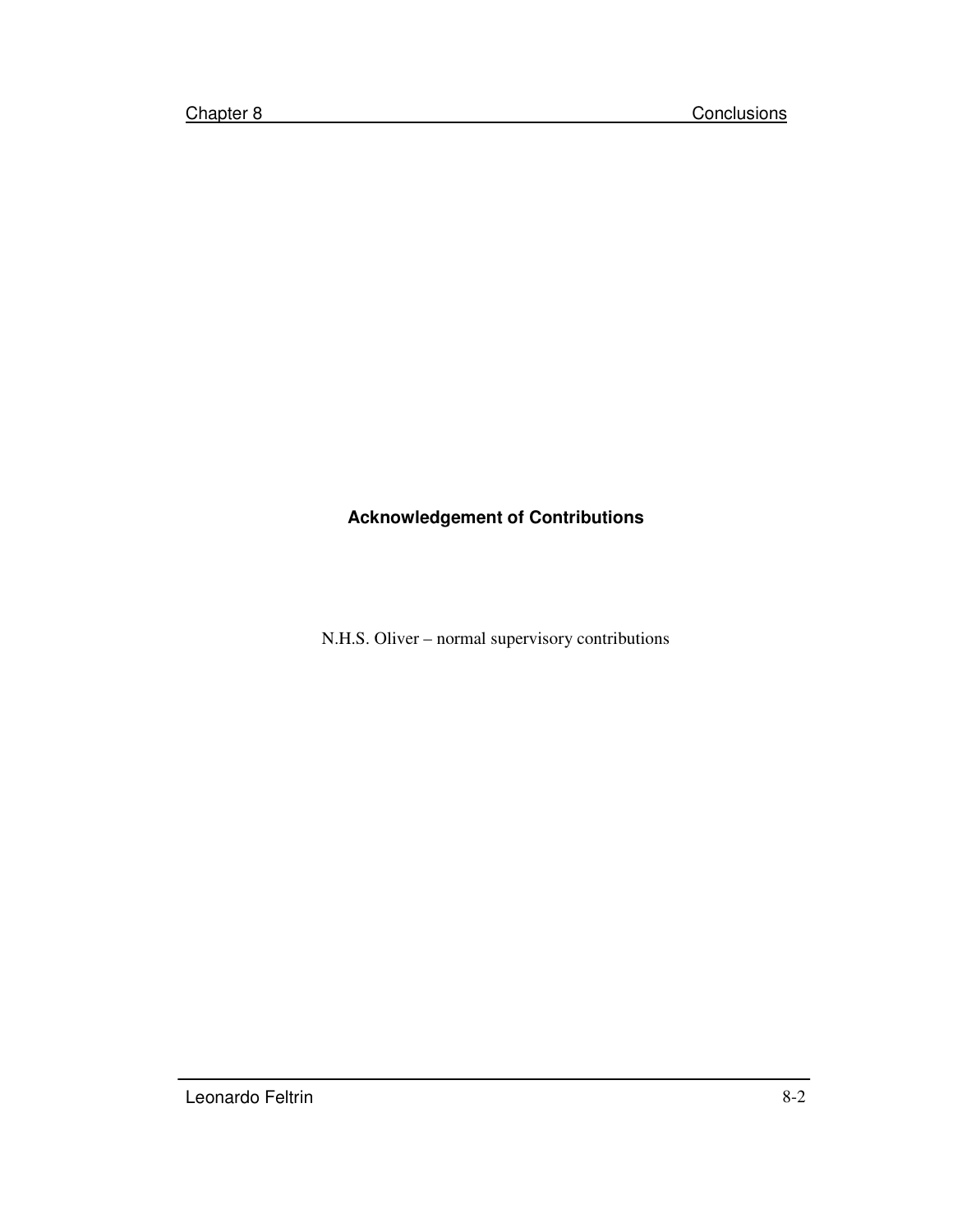#### **8.1 Summary of the thesis conclusions**

A summary of the conclusions is presented for each chapter of the thesis that concerned the three geological studies presented. The general research question and main purpose of the thesis, was an evaluation of how modern computational techniques and quantitative geology can substantially improve our understanding of a geological system. The thesis results have confirmed the benefit obtained by utilisation of modern computational tools in solving classical geological problems. WofE Modeller, GoCAD and FLAC have extended my interpretation of the various features and geological patterns observed leading to better, multi-scale classification. This has been demonstrated by the following results concerning the predictive modelling undertaken in (Chapter 3): (1) Favourability KD models produced for SEDEX mineralisation and VS ores suggests that most of the known mineral deposits and prospects occur in areas that are more favourable to the formation of SEDEX style ore; (2) KD models indicate favourable stratigraphic intervals based upon expert driven scores assigned; (3) the DDmodelling showed that fault intersections appear to be more favourable sites for the deposition of Pb-Zn mineralisation of any style. However, fault intersections were also among the most troubling patterns when assessing conditional independence; (4) the data driven model suggests that new Pb-Zn prospects may be localised in proximity of the Termite Range Fault; (5) moreover the DD model indicates new areas that were not previously considered prospective (e.g. north of the Edith cluster and in the northern part of the Kamarga Dome area); (6) the integration of KD-models with DD-models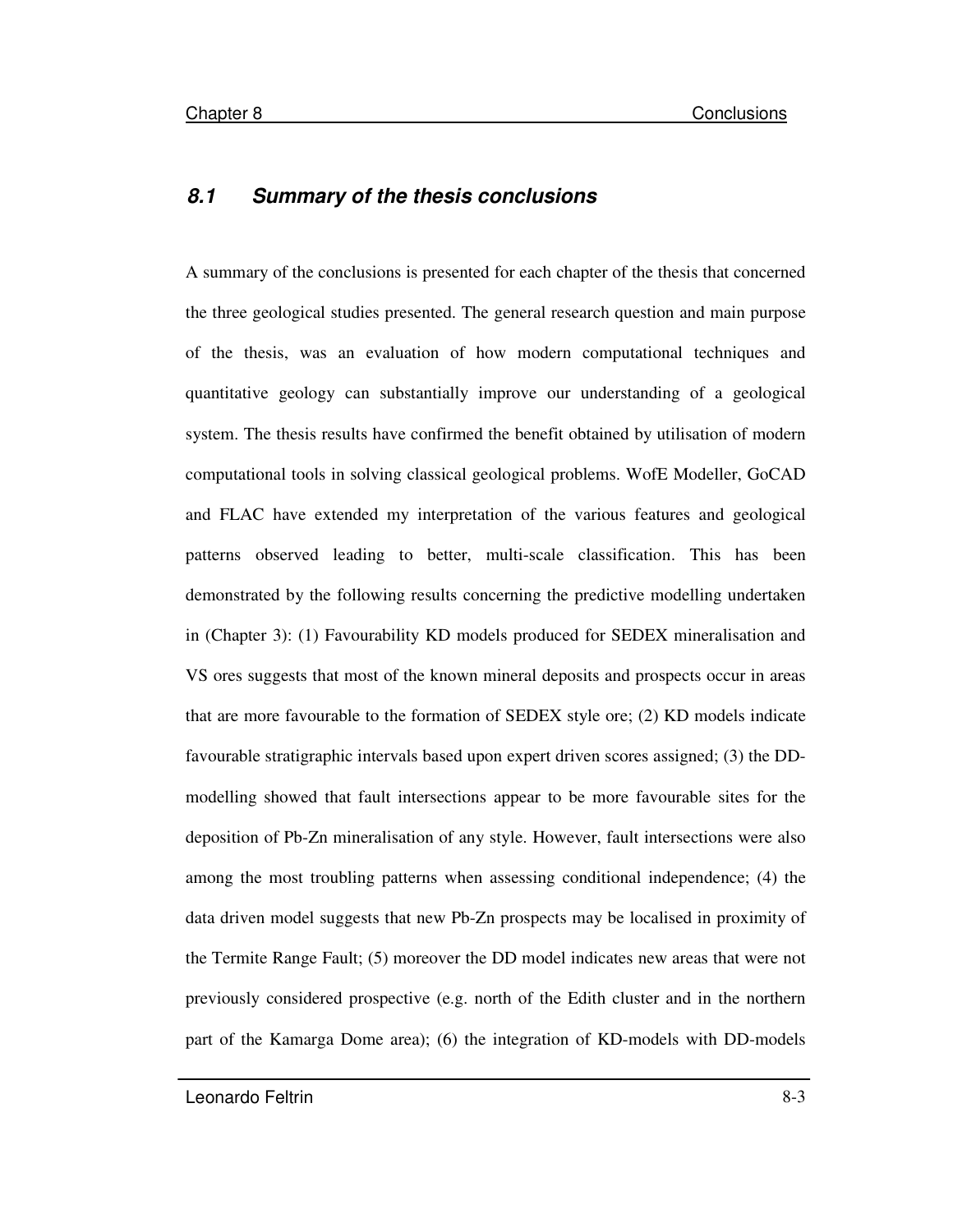allowed definition of degree of favourability for SEDEX and VS mineralisation in areas proximal to the Termite Range Fault. Potential for SEDEX has been outlined by the favourability map north of the Edith cluster of vein style deposits/prospects.

Favourability and probabilistic models offer the advantage of integrating the information and synthesising it in map format to facilitate exploration. Favourability KD models can be also used to assess the relationship between characters typical of certain styles of mineralisation and their relative association to known mineral occurrences.

In Chapters 4 and 5, the problem of ore genesis at Century was investigated and tested using 3D geometrical and 2D numerical techniques providing insights on how the ore deposit might have been evolving in time. Results from structural modelling developed at camp- to deposit-scale have outlined the possible interaction between regional structures and local structures modelled inside the mineral deposit. This suggests that some of the regional vein style mineralisation may have been the product of remobilisation of metals. This may explain the relatively high tonnage observed at Silver King (proximal to Century) compared to other lodes that could be linked to regional scale redistribution of base metals from Century. However, this could not be proved. Locally (at the deposit-scale) internal faults were classified broadly in three sets NE to ENE, NW and E-W. NE and ENE faults were possibly active since early stages of deposition according to the thickening observed form reconstructed isopach-maps. Regional scale thickening interpreted from seismic profiles north of Century in the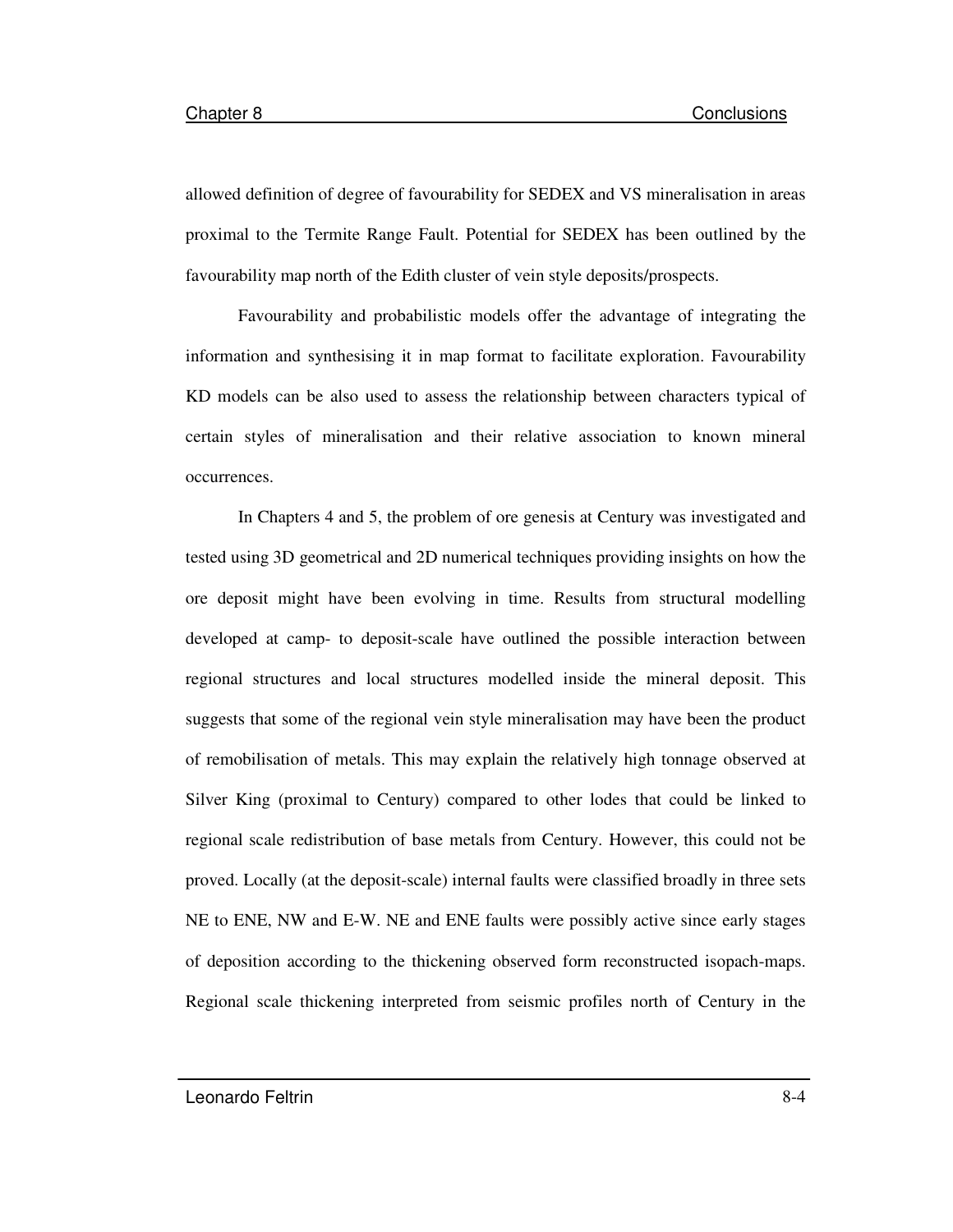Elizabeth Creek Fault Zone is consistent with the role of ENE faults as growth faults that controlled sedimentary patterns in the Lawn Hill Region.

Two dimensional fluid flow modelling indicated that local extension may allow lateral infiltration of fluids. However, the models encountered significant problems after several steps of extensional deformation due to the limitation of the Mohr-Coulomb constitutive model in the simulation of relatively unconsolidated materials (e.g. unlithified argillaceous sediments). On the other hand, the models run for the compressional scenario (Broadbent, 1999) have clearly illustrated how fluid flow tends to be focused in more permeable domains – the faults, and is distributed vertically rather than the horizontal, lateral flow required for the replacement model. This led to the conclusion that a replacement model could not readily be applied to the Century case, at least during compression.

Results from Chapter 5 represent an extension of the results obtained in Chapter 4. In Chapter 5 all datasets become fully three-dimensional both in the structural property model and also in the numerical simulations. From the analysis of 2D projection maps of grade and thickness variability we step into a multi-layer model coupled with a 3D deformed S-grid that was used as a base for DSI 3D interpolation of mineral grades. A better understanding of how remobilisation could work after lithification of relatively impermeable layers lead to the following interpretations: (1) the deposit was locally influenced by later hydrothermal fluids that (re)mobilised Pb-Zn ores at least at the metre scale along some fault/fractured domains; however, the extent of remobilisation processes is difficult to ascertain for the larger scale; (2) the deposit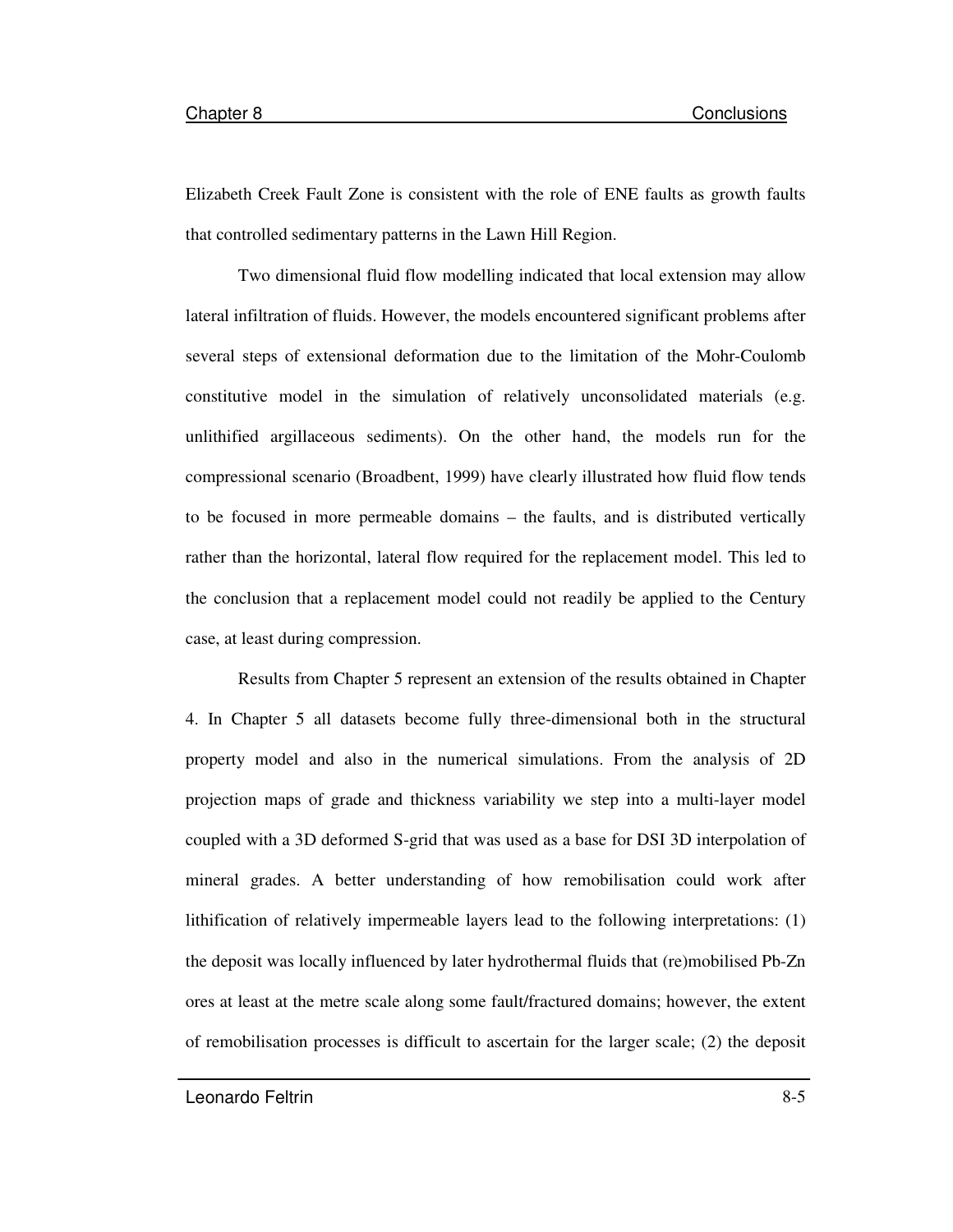zoning varies depending upon the scale of observation considered. At small scale below a diameter of 100 m there is a rapid variation of mineral grades (either sharp increase or decrease of mineral grades depending upon the stratigraphic interval and base metal pattern considered). In particular, across adjacent horizons the vertical correlation of depletion and enrichment in shale/siltstone layers of Pb-Zn ore supports the role of faults as (re)mobilising agents; (3) (re)mobilisation therefore was interpreted as a restricted process - permeability driven, and also a function of the hydraulic gradients established between the bedded sulphides, the feeder/fault zone and other barren, and ideally more permeable horizons, within the mineral deposit; (4) If the (re)mobilisation is governed by permeability patterns, then when the permeability structure changes during basin evolution also (re)mobilisation would change accordingly; (5) moreover, base metals would be more likely remobilised early when the host rock is not yet lithified, because permeability is higher; (6) this consideration also provided a model for the different zoning observed. The broad zoning of Pb-Zn-Mn, which is a typical character of SEDEX deposits, more likely would form during early stages and therefore can be considered of an exhalative nature; (7) In a later stage after compartmentalisation the permeability structure of a mineral deposit is better defined and therefore any modification is confined to areas that have sufficient permeability to allow fluid percolation and therefore facilitate fluid assisted chemical (re)mobilisation. Also mechanical remobilisation is a possible alternative although limited in scale and to softer sulphides, such as galena; (8) on the basis of all considerations made I concluded that Century is more likely an exhalative system. However, the mineral deposit may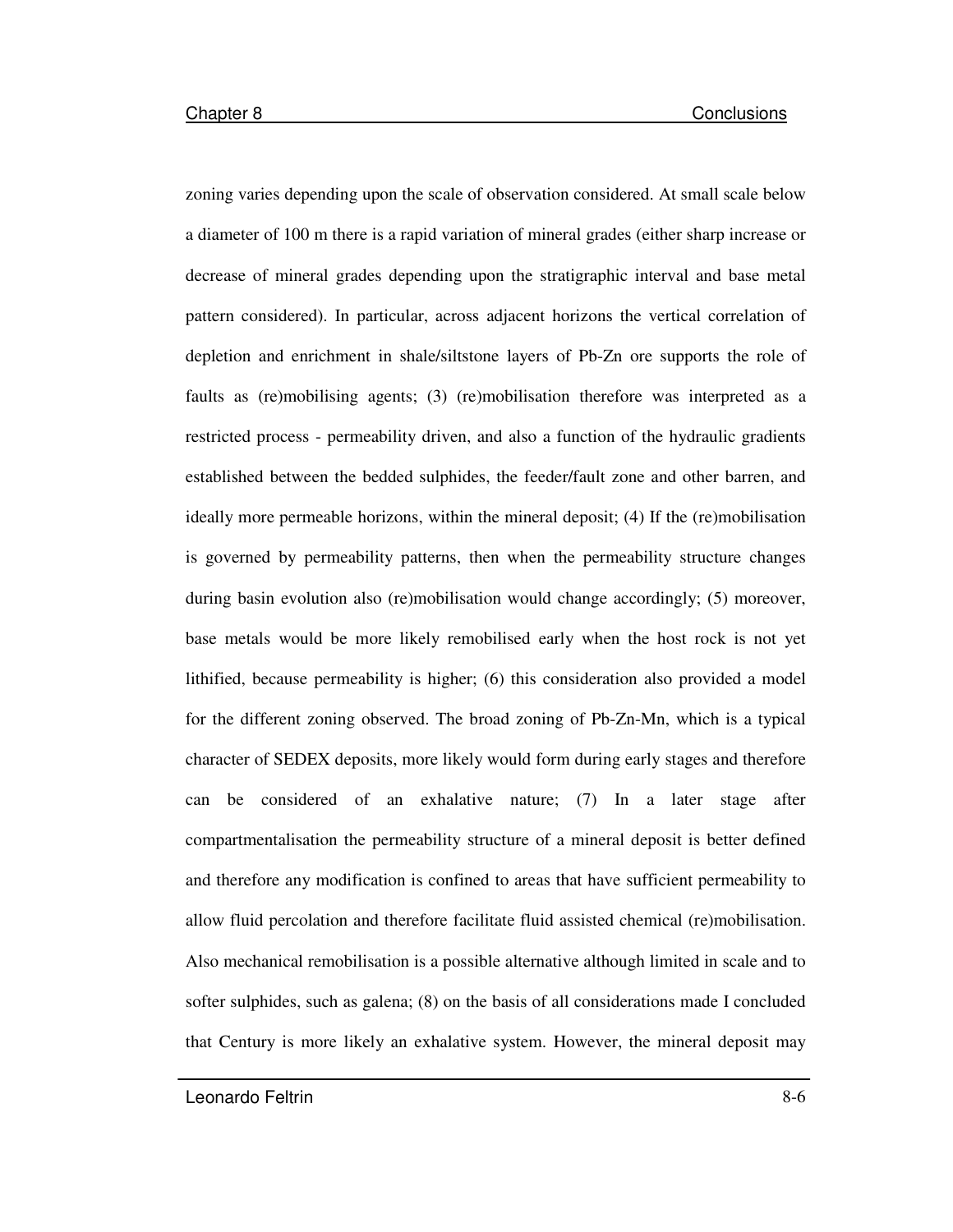have experienced additional input of base metals, for example during inversion or when later vein style ore was emplaced. Although the veins themselves may represent a remobilised product of early synsedimentary stockworks, Pb-Pb ages on galena support a model in which at least some additional Pb was introduced well after diagenesis and lithification of the host.

3D FLAC models displayed negligible variations in the pore pressure distributions if compared with 2D models, confirming the results obtained in the initial simulations. 3D numerical modelling results showed that fluid flow could not laterally move through the shale intervals, unless significant secondary permeability enhancement (developed by hydro-fracturing) would allow these units to reach the same order of magnitude of permeability assigned to the faults – a case not observed in the available exposures of the mineral deposit, which displays scarce abundance of mineralised veins. When shortening is applied to the models, also relatively impermeable units (shales), tend to become overpressured causing expulsion of fluids, which might explain the presence of localised sub-vertical cracks sealed by sulphide and carbonate/quartz precipitates. Numerical models were integrated with the results obtained from the 3D geometrical and property modelling to illustrate also that fluid flow changes accordingly to the permeability structure evolution.

In Chapter 6 a third geological problem concerning the timing and genesis of the Lawn Hill Megabreccia was addressed. The observations collected in the field coupled with spatial analysis led to the following conclusions. The timing of the Lawn Hill Megabreccia is constrained to be synchronous with the depositional age of the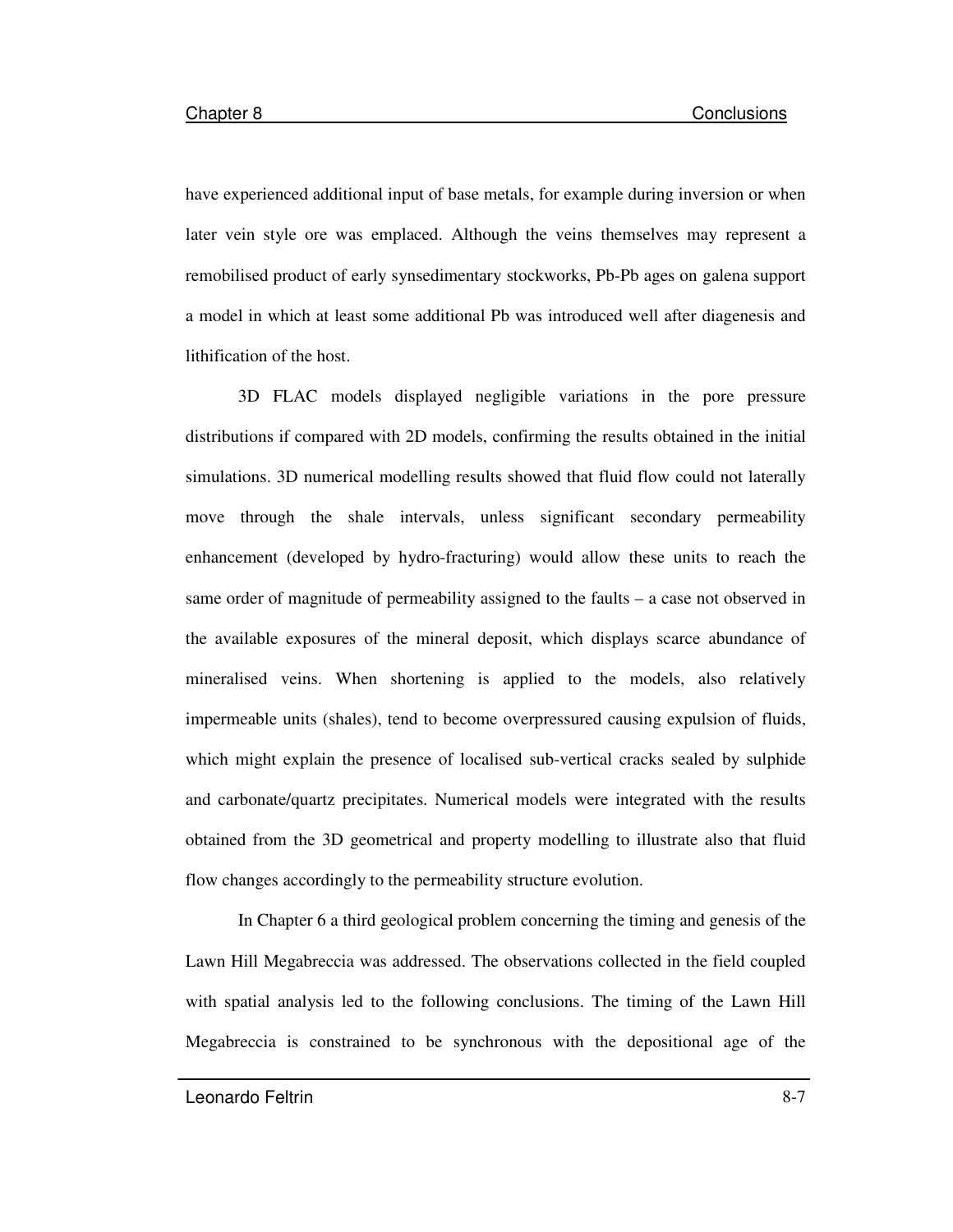Thorntonia Limestone. The structural features (slumps, truncated folds etc.) coupled with the paragenetic study of the distribution of flow breccia dikes (CBX) paragenetic relationships with the flow breccia (MB), and isotopic data, support a model in which the source of the breccias were originally part of the sedimentary sequence and were subsequently reworked and redeposited or injected in reactivated faults. These processes may be explained easily by simple gravity driven failure of the platform, assisted by tectonic destabilisation of the margin, in the eastern part of the Georgina Basin. However, a sub-marine meteoritic impact is also a plausible alternative. (4) The integration of qualitative and computational/quantitative models provides invaluable feedback regarding validation of modelling results. In other words, the two approaches should be combined to avoid oversimplification and misinterpretations.

 In Chapter 7 we considered the complexity of a geological system from an alternative perspective: fractals and self-organisation are viable non-linear models of geological complexity. The chapter reflects a purely theoretical approach to geological complexity. Complex systems or chaotic systems can ideally be reduced to simple laws repeated in time and space (e.g. fractals, attractors). I concluded the thesis suggesting future directions using these approaches, which hitherto have not been applied by geologists because of the high-level mathematical background required. However, new software tools such as Matlab can substantially assist in the usage of non-linear approaches such as Neural-Net learning and classification of geological complexity. The advantage of these techniques is essentially their capability of exploring the deterministic component of a chaotic system. To conclude, these methods may provide